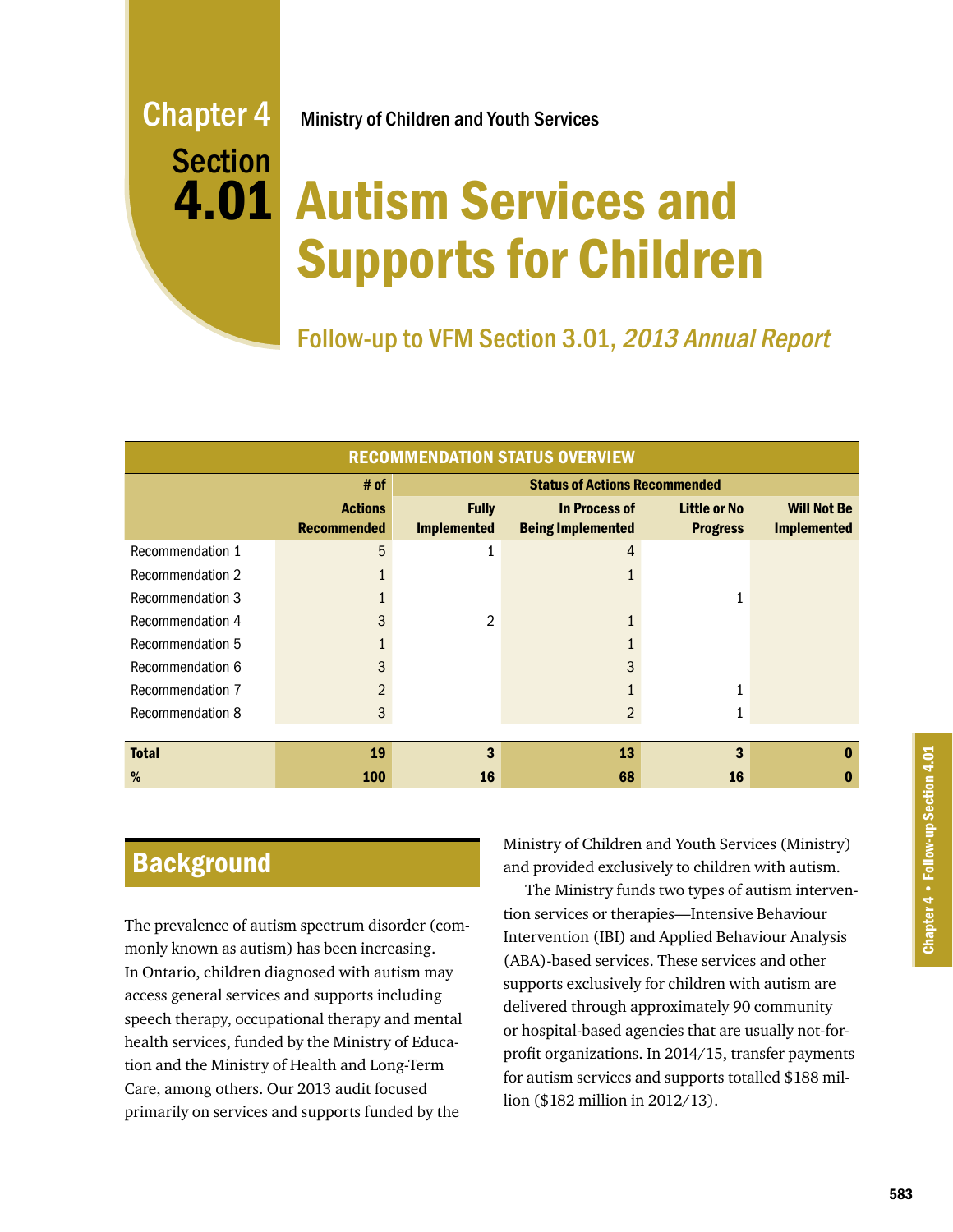In December 2012, the Ministry convened an expert panel to give it advice on up-to-date research on effective clinical practice and autism programs, and it introduced a mechanism through which families can request an independent review of service provider decisions about their child's eligibility for, or discharge from, IBI services.

In our *2013 Annual Report*, we noted the following key observations:

- Over the decade ending in 2013, the Ministry had quadrupled autism funding. Despite this, there were more children with autism waiting for government-funded services than there were children receiving them.
- We estimated that children with autism were diagnosed in Ontario at a median age of a little over 3 years, later than the 18-to-24-month screening period endorsed by the Canadian Pediatric Society for children with risk factors.
- Although scientific research showed that children with milder forms of autism had better outcomes with IBI, the program was available only to children assessed with more severe autism at the time of our 2013 audit.
- Research has shown that children who started IBI before age 4 had better outcomes than those who started later. However, due to long wait lists, children in Ontario did not typically start IBI until almost age 7. The median wait time for IBI services in the three regions we visited was almost four years.
- It was up to the lead service agency to decide how to allocate ministry funding between two IBI service-delivery options: direct service, where the child receives service directly from a service provider at no cost; or direct funding, where the family gets funds from the lead service agency to purchase private services. Wait times for IBI services could differ significantly between the two options and among regions. In one region in 2012, the average wait for IBI services under the direct-funding option was five months longer than the aver-

age wait under the direct-service option. In another region, the situation was reversed.

- Of the children discharged from IBI services in 2012/13 province-wide, those under the direct-funding option received on average almost one year more of services than those under the direct-service option (35 months versus 25 months). In general, children receiving IBI under the direct-service option received fewer hours of therapy than they were approved for. One of the key reasons that this arises is because missed appointments cannot be rescheduled.
- From 2006 to 2013, the Ministry had reimbursed up to 60 people for a total of \$21 million for the ongoing cost of IBI outside of the regular service program. Per person, this represents more than twice the amount that a child in the regular service system typically received. This practice of special treatment continued while others were on a wait list for services.
- ABA-based services allow a child to work on only one goal at a time, and therefore might not be sufficient for children who have many behavioural problems or goals to achieve. After achieving one goal, the child returns to the end of the wait list for the next available spot.
- More work was necessary to ensure that ABA methods were being effectively used in schools to educate children with autism.
- The Ministry had not assessed whether resources were being distributed equitably across the province.
- Ontario did not have a provincial autism strategy. However, in May 2013, the provincial legislature passed a motion creating a select committee to work on a comprehensive developmental services strategy that was planned to include autism.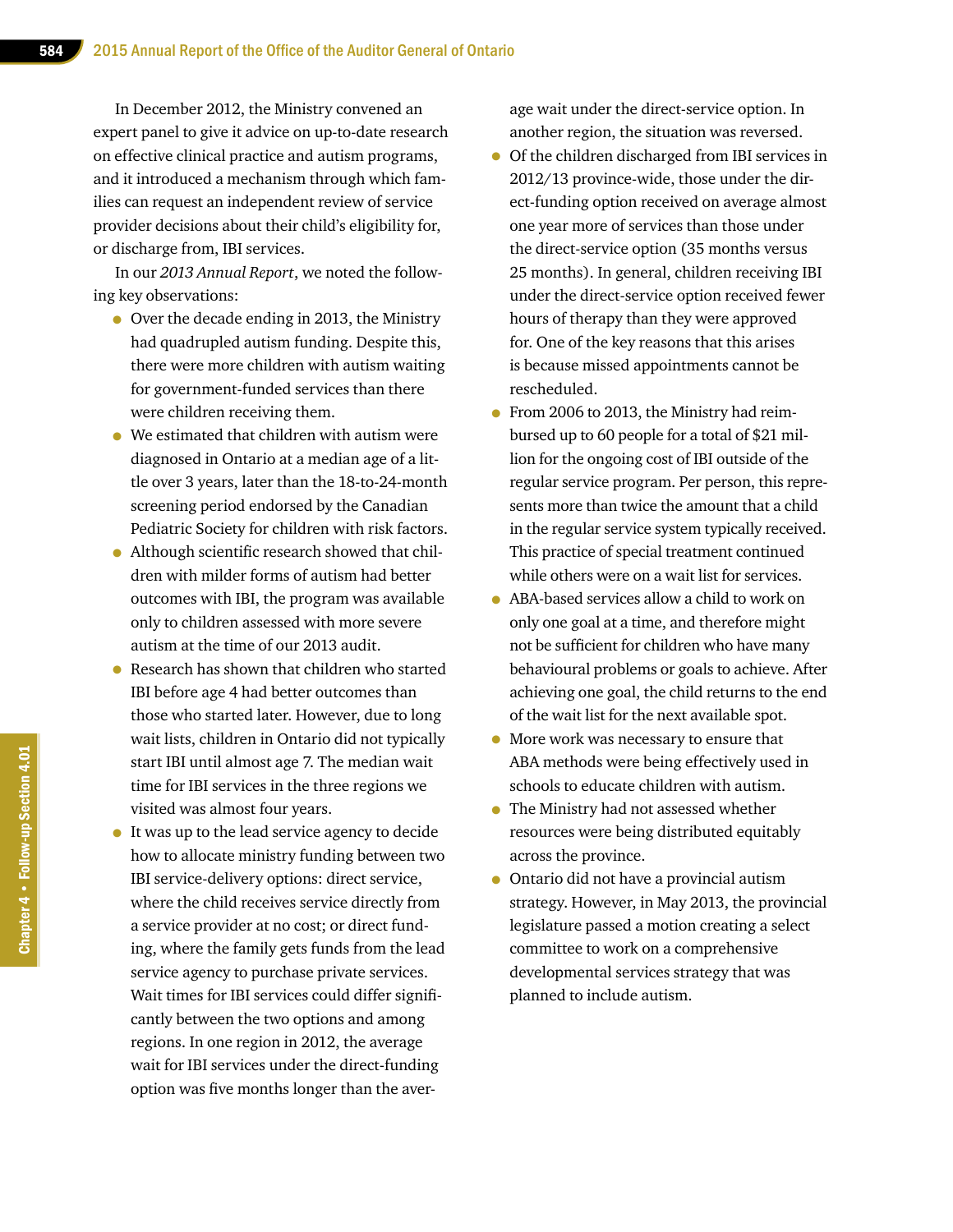# Status of Actions Taken on Recommendations

The Ministry provided us with information in the spring and summer of 2015 on the current status of our recommendations. According to this information, the Ministry had fully implemented our recommendations in the areas of obtaining from service providers the reasons children are discharged from the IBI program, and, in conjunction with the Ministry of Education, defining minimum training requirements for educators and facilitating access to online resource tools for teachers. The Ministry was in the process of implementing over 60% of our recommendations, mainly in the areas of ensuring that children with autism have earlier access to evidence-based supports and services, assessing whether children and youth made successful transitions to adult services, and developing performance targets and conducting program evaluations. Overall, the Ministry has either fully implemented or was in the process of implementing over 80% of our recommended actions.

However, the Ministry had made little or no progress in the following areas: verifying data submitted by service providers through site visits; modifying the IBI and ABA programs (evaluations have not yet been completed); and addressing the inequities of continuing to reimburse 38 people (over 40 people in 2013) for expenses that are outside of the regular IBI program. Regarding the latter, the Ministry reported it was still reimbursing expenses to these individuals because no transition planning work has been done as of yet with the families. The Ministry is considering options with respect to the transition work with the objective of ensuring children with autism receive an equitable level of service and support. The status of each of our recommendations is as follows.

# Access to Intervention Services and Provision of Intervention Services

# Intensity and Duration of Service, and Discharge Decision

#### Recommendation 1

*To help ensure that children with autism and their families have earlier access to autism supports and services, the Ministry of Children and Youth Services (Ministry) should:* 

• *work with the Ministry of Health and Long-Term Care and the medical community to facilitate the identification and diagnosis of autism in children before age 3, in accordance with the original objective of the Ministry's Intensive Behaviour Intervention (IBI) program;*  Status: In the process of being implemented by March 2016.

#### **Details**

Between September 2013 and November 2014, the Ministry held several meetings with representatives from the health sector, including the Ministry of Health and Long-Term Care, primary health-care professionals and the Ontario Medical Association, to discuss ways autism might be identified earlier in children and to seek input on improving access to diagnosis and assessment. The Ministry was also told by families that access to health-care professionals who diagnose autism is limited. In partnership with the Ministry of Health and Long-Term Care, the Ministry expected to launch two to five multi-disciplinary diagnostic teams in November 2015 in up to six of the province's 14 Local Health Integration Networks (LHINs) to help clinicians recognize the early signs of autism and to increase capacity to diagnose autism. These teams will be based within existing primary health-care providers, including family health teams, community health centres, nurse-practitioner-led clinics and aboriginal health access centres. The Ministry expects to spend \$500,000 over 12 months to increase providers' capacity to diagnose autism.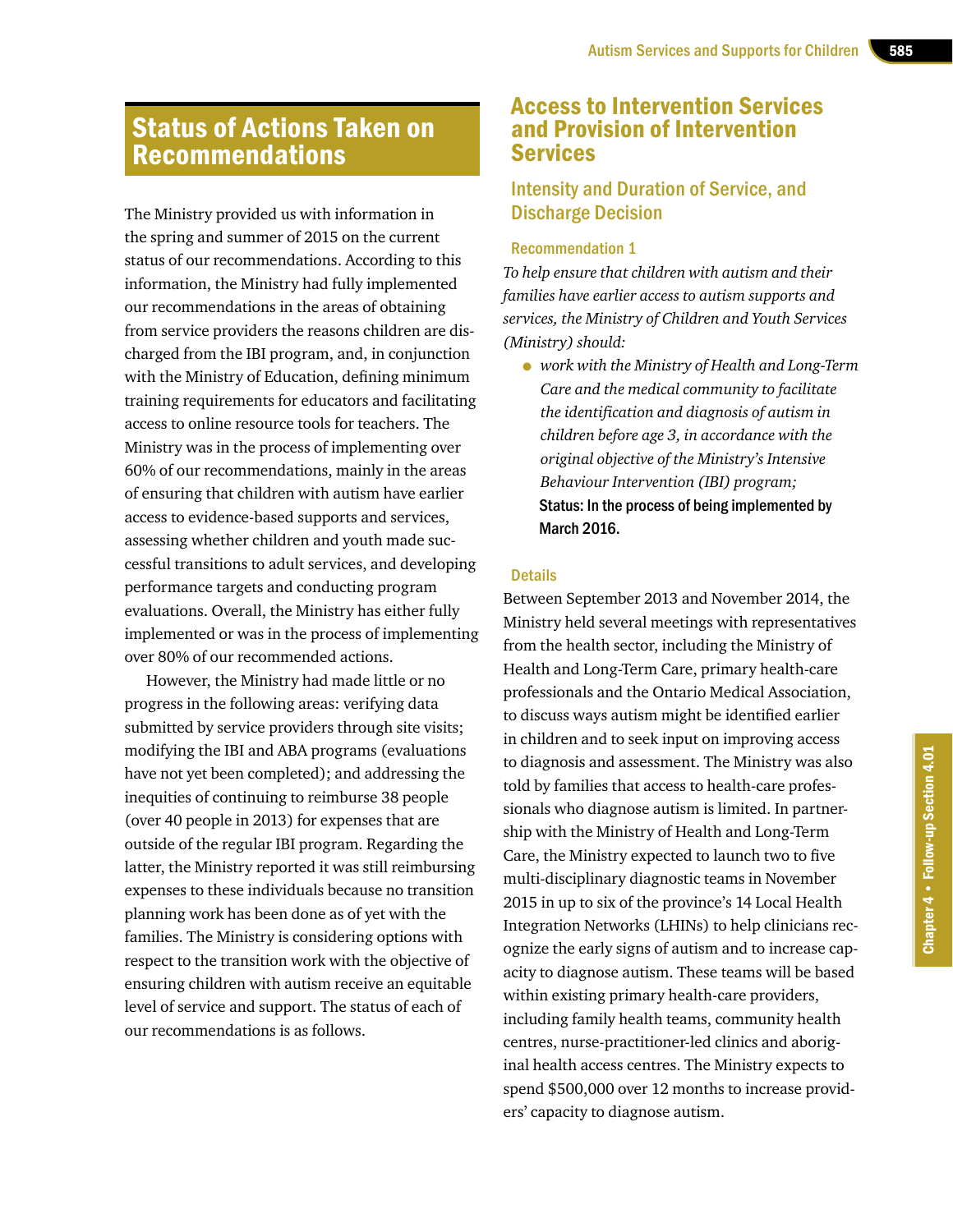• *monitor wait times as well as wait-list data across the province for both IBI services and Applied Behaviour Analysis–based services.*  Status: In the process of being implemented by February 2016.

#### **Details**

In April 2014, the Ministry implemented a new quarterly report that tracks wait-list and wait-time data for both IBI and ABA-based services. The Ministry's data shows that the number of children on wait lists for both services has grown since our 2013 audit. For IBI, the wait list grew from 1,748 children to 2,192 children from December 2012 to March 2015; for ABA-based services, the wait list grew from 7,986 children to 13,966 children from March 2013 to March 2015.

The Ministry reported that, as of March 2015, children waited an average of 27 months to access IBI services under the direct-service option and 29 months under the direct-funding option. We could not compare this information to what we reported in our audit in 2013 because at that time the Ministry was not tracking provincial wait times for IBI services. However, according to the wait-time information we obtained in three of the Ministry's nine regions, the median wait time for IBI services in 2012 was about 46 months. In September 2014, the Ministry engaged an external consultant to provide advice to three IBI service providers on improving operational efficiencies by following LEAN principles (a business-operation methodology aimed at creating more value for customers with minimal waste). The service providers modified their practices in January 2015 and started to measure the impact on IBI wait times. The Ministry anticipated that the providers would start seeing positive results by the summer and fall of 2015. The Ministry plans to analyze the results and consider next steps by February 2016.

In our *2013 Annual Report*, we noted that children waited an average of 2.4 months to begin ABA-based services in the 2012/13 fiscal year. As of March 2015, children had to wait 13 months on

average. The Ministry received approval to increase spending on ABA-based services by \$4.5 million in the fiscal year ending March 31, 2016, to reduce wait lists and wait times. The Ministry told us it expects the funding increase to allow 9,400 children to receive ABA-based services, compared to 7,601 in 2013/14.

*To help improve program transparency and ensure equity of service in the best interests of the child, the Ministry should:* 

• *ensure that clear eligibility, continuation and discharge criteria for IBI services are developed and are applied consistently, so that children with similar needs can access a similar level of services;*

Status: In the process of being implemented; Ministry has committed to report back to the Office of the Auditor General by July 2016.

#### **Details**

The Ministry's guidelines for IBI services have not changed. They still state that the clinical directors who oversee the provision of IBI services are responsible for making decisions on eligibility and discharge. At the time of our follow-up, the Ministry still did not mandate standard intake criteria or the assessment tools that clinicians should use to determine IBI eligibility, or standard criteria for when a child receiving IBI services should be discharged. In January 2014, the Autism Spectrum Disorder Clinical Expert Committee, comprising researchers, academics and clinicians, recommended the development of clinical criteria for decision-making regarding the progress of children in IBI. At the time of our follow-up, the Ministry was considering options for implementing the Clinical Expert Committee's recommendations regarding the IBI and ABA programs, and would be in a position to respond more fully to the Office of the Auditor General by July 2016.

• *ensure that service providers clearly specify, for every child, the reason that the child is*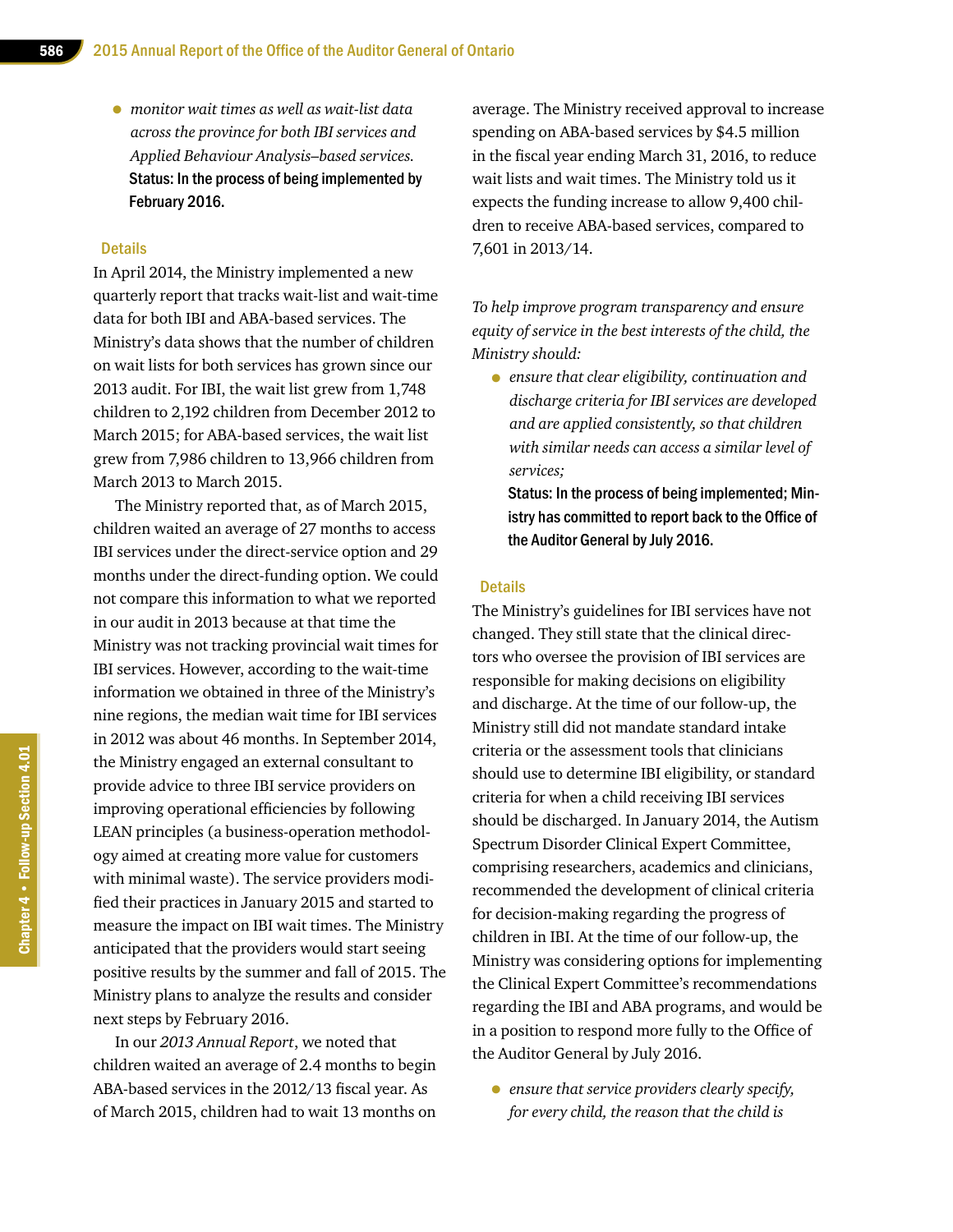*discharged from the IBI program and report this information to the Ministry for analysis;*  Status: Fully implemented.

#### **Details**

At the time of our 2013 audit, the Ministry tracked the following reasons for discharging a child from the IBI program: no longer needed IBI; declined services; moved out of region; transferred; deceased; reached age limit; and "other." In April 2013, the Ministry changed the list to: met goals; did not meet goals; and "other." The latter is now to be used to capture specific reasons for discharge other than those that are related to meeting goals. These reasons must be reported.

For the year ending March 31, 2015, of the approximately 700 children discharged from IBI, 61% had reached their goals (down from 74% in the prior year); 23% had not met their goals (up from 14% in the prior year); and 16% were discharged for other reasons (up from 12% in the prior year), such as the family voluntarily withdrew them from IBI, the family moved, or the child turned 18.

Service providers across the nine regions reported varying rates of children who were discharged because they had reached their service goals—from 27% to 89%. The Ministry concluded that these vast discrepancies were likely due to differences in the ways that each agency interprets whether children have met their goals. Specifically, the Ministry found that the agency that reported 89% of discharged children having reached their goals had modified the individual goals of some children over time to make the goals more attainable. Meanwhile, the agency that reported 27% of its discharged children having reached service goals had set very high clinical goals for all the children in its programs. The Ministry told us that as of April 2015, it planned to further define "met goals" to ensure service providers' practices and interpretations of the term match the intent of the program. In April 2015 the Ministry also began tracking the reasons for discharge under the two service delivery options—direct service and direct funding—so

it could further monitor whether discharge trends are related to clinical decisions or to how the program is delivered.

• *review the reasons for significant regional differences in the use of the direct service option and the direct funding option, and ensure that decisions on the capacity to provide each service are being made objectively.*  Status: In the process of being implemented by November 2015.

#### **Details**

At the time of the 2013 audit, we noted that on average, children under the direct funding option received IBI services for 35 months, whereas children under the direct service option received IBI services for 25 months—a difference of almost one year. We also found that the average length of time in IBI varied across the province for both service delivery options: for the direct service option, the length of time ranged from 15 months in one region to 34 months in another; for the direct delivery option, the length of time ranged from 11 months in one region to 49 months in another. At the time of the follow-up, the Ministry informed us that regional differences in wait times are still significant, depending on which service delivery option a family chooses. In response to these differences, the Ministry is considering options for providing direction to service providers to address the regional differences in the use of the direct service option and the direct funding option. The Ministry also identified that one region had a much higher number of children receiving IBI services under the direct funding option and for a much longer period of time. The Ministry had supported this agency in its efforts to reduce the number of months of service in the direct funding option. The agency would work with private IBI providers that it funds to amend aspects of service delivery, including setting discharge timelines and revising individual service plan requirements.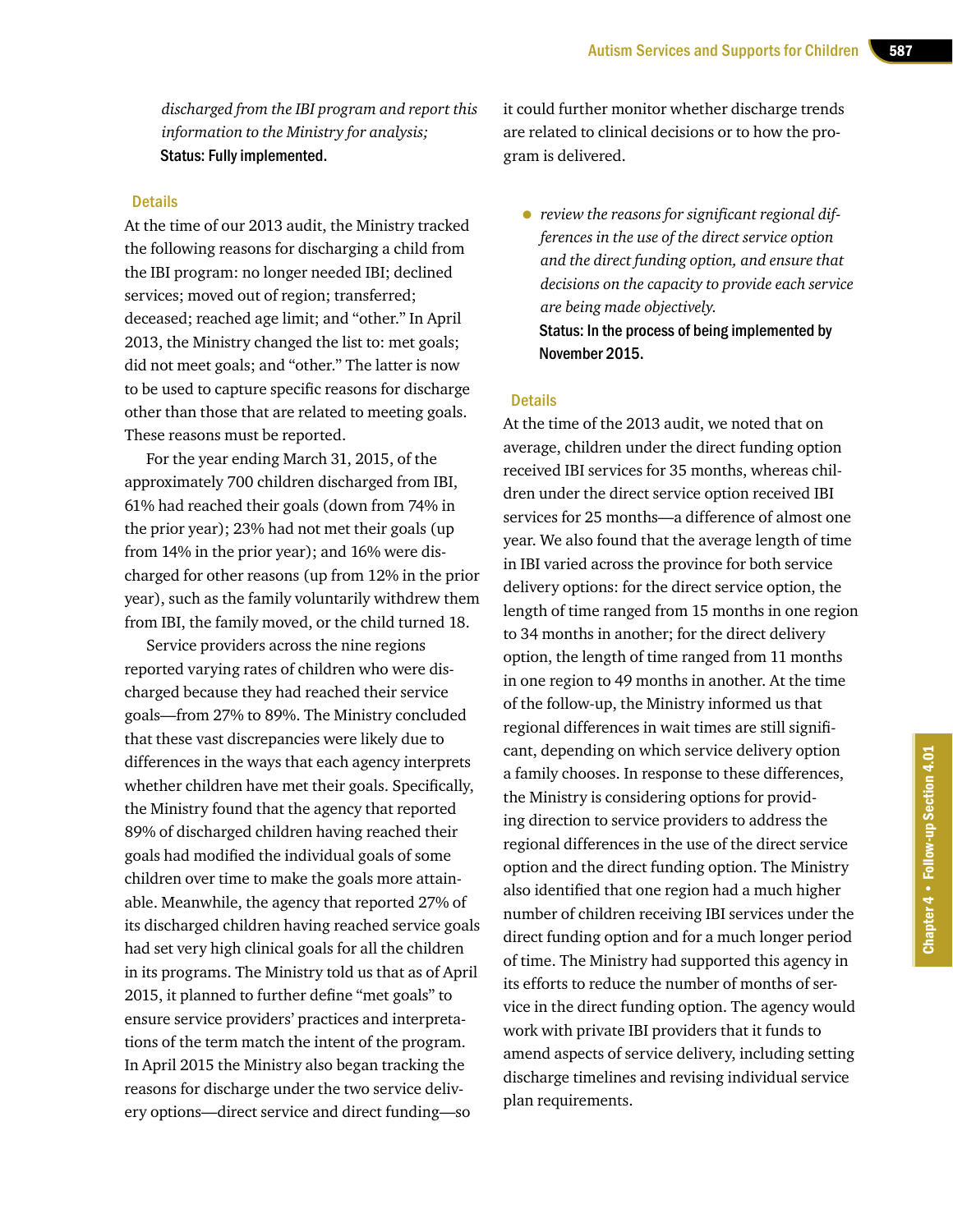#### Appropriateness of Intervention Methods

#### Recommendation 2

*To help ensure that children with autism have access to evidence-based interventions appropriate to their needs, the Ministry should consider the costs and benefits of offering additional types of therapies and interventions not currently provided, and existing interventions at various degrees of intensity.* Status: In the process of being implemented; Ministry has committed to report back to the Office of the Auditor General by July 2016.

#### **Details**

In January 2014, the Autism Spectrum Disorder Clinical Expert Committee (Committee) provided a series of recommendations relating to improving the continuum of care for children with autism. At the time of our follow-up, the Committee was preparing follow-up reports on intervention directed at children showing early signs of autism and best practices in the design and delivery of ABA. The Ministry received the first report in May 2015, and expects the second report to become available by fall 2015. Based on the input from families and other experts, including the Committee, the Ministry is developing options for ensuring that children with autism have access to evidence-based interventions appropriate to their needs.

# Intervention Services Funded Outside the Regular Program

#### Recommendation 3

*To ensure that children with autism and their families receive an equitable level of service and support and to address existing inequities, the Ministry of Children and Youth Services should apply the same program guidelines to all those who meet the eligibility criteria.* Status: Little or no progress.

#### **Details**

In our 2013 audit, we reported that more than 40 people aged 14 to 25 were still actively claiming IBI therapy and other costs as of March 31, 2013. These people had been receiving services for at least twice as long as children in the regular IBI program. The Ministry does not typically provide IBI services to children aged 14 or older; as at March 31, 2015, only five of the other over 1,400 children in the Ministry's regular IBI program were in that age range. We also found instances where the Ministry reimbursed expenses to some of these individuals to which children in the regular program were not entitled, and that it reimbursed for therapy beyond the 40 hours per week maximum allowed under the regular program. At the time of our follow-up, the Ministry reported it was still reimbursing expenses to these individuals because no transition planning work has been done as of yet with the families. The Ministry is considering options with respect to the transition work with the objective of ensuring children with autism receive an equitable level of service and support. In the year ending March 31, 2015, the Ministry paid in total \$2.6 million to 38 people, similar to the annual amount paid at the time of our 2013 audit.

# Autism Services and Supports in **Schools**

### Autism Training for Educators and Transitioning from Community-based Intervention to Schools

#### Recommendation 4

To better ensure that children with autism receive cost-effective supports while in school, the Ministry of Children and Youth Services, in conjunction with the Ministry of Education, should:

• *review the need for the use of autism spectrum disorder (ASD) consultants at many school boards that already employ people to provide similar services, and ensure that all ASD consultants are effectively utilized;* Status: In the process of being implemented by June 2016.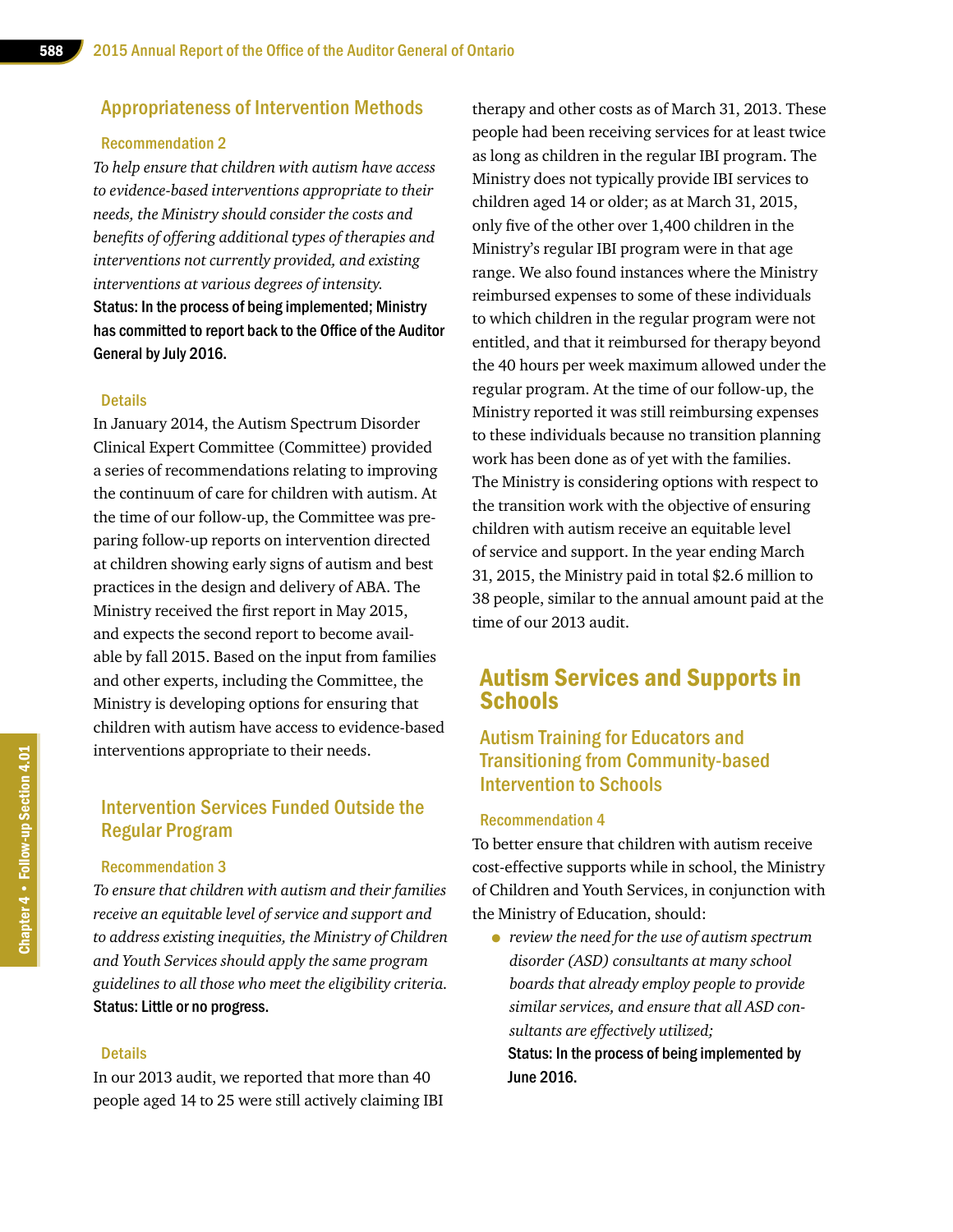#### **Details**

As noted in our 2013 audit, since the Ministry of Children and Youth Services (Ministry) launched the school support program in 2004, the Ministry of Education has supported the incorporation of ABA methods in the school system and the building of the capacity of schools to support students with autism, including funding for ABA experts and training activities for educators. In the year ending March 31, 2014, the Ministry transferred \$5 million in funding from the School Support Program to the IBI program to create more spaces. As of March 31, 2015, there were 115 full-time-equivalent school support program staff employed in service agencies, 17% fewer than two years prior. As well, in May 2015, the Ministry and the Ministry of Education began examining what resources—including the Ministry of Education's ABA expert resources, the Ministry's school support program staff resources, and teaching materials used in schools—were available to schools compared to what students with autism and their educators need. The Ministry expected to complete this work by June 2016.

• *define minimum training requirements to assist existing and future educators to use Applied Behaviour Analysis (ABA) principles in the classrooms, and monitor uptake of these education programs;* Status: Fully implemented.

#### **Details**

In April 2014, the Ministry of Education notified all school boards that training for educators who work with students with autism (or who may work with them in the future) should include five areas:

- behaviour;
- functions of behaviour:
- assessments and data collection to inform ABA instructional methods;
- development, implementation and monitoring of effective individual education plans and

transition plans that incorporate ABA methods in a variety of education settings; and

• principles of ABA with a focus on ABA instructional methods.

In addition, the Ministry of Education partnered with the Geneva Centre for Autism, an organization in Ontario that provides clinical intervention services and training programs, to offer a new online certificate course that incorporates these principles. The course was launched in September 2014. As of March 2015, about 1,100 educators and school board personnel had started the course, about 500 of whom had completed it. The Ministry of Education told us it relies on school boards to report whether the training opportunities they offer to their staff comply with the new training requirement. For the 2014/15 school year, 57% of school boards reported that they complied all of the time, 18% reported they complied most of the time, and 25% reported they complied some of the time.

• *assess the usefulness of various online and other resource tools available to assist teachers with effective educational practices for students with autism, and facilitate cost-effective access to the best tools available.* Status: Fully implemented.

#### **Details**

In April 2014, the Ministry of Education launched an online forum for ABA expertise professionals in school boards. This forum contains resources that a provincial working group of school board ABA expertise professionals has identified as being effective in improving the outcomes for students with autism. As well, in January 2015, the Ministry of Education launched a dedicated page on Edu-GAINS, a website with classroom-ready resources for educators. This website includes resources to support educators in programming for students with autism. In addition, in partnership with the Geneva Centre for Autism, the Ministry of Education will monitor the use of the online certificate course mentioned above.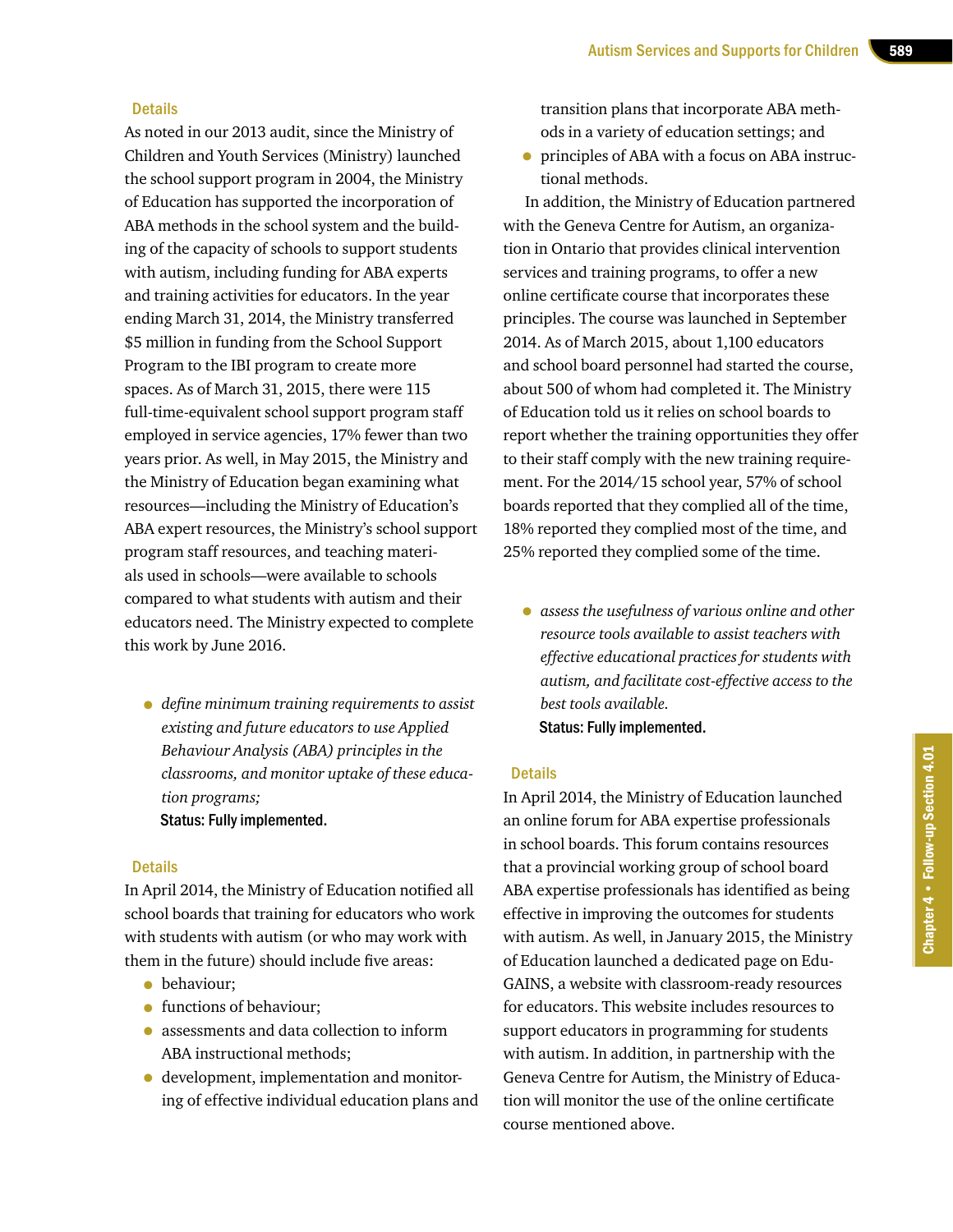#### Transition Services for Older Children

#### Recommendation 5

*To help ensure that appropriate services and supports are available to persons with autism as they prepare to leave the children and youth system, the Ministry of Children and Youth Services, in conjunction with the Ministry of Community and Social Services and the Ministry of Education, should develop processes to assess whether individuals with autism made successful transitions, including surveys to gauge satisfaction for those who made the transitions and their families.* Status: In the process of being implemented by February 2016.

#### **Details**

In September 2014, the three ministries involved in transition-planning for people with developmental disabilities began to implement a framework establishing processes for collecting information to be used in evaluating the effectiveness of their transition-planning protocols. For example, one process was for conducting a survey to gauge client satisfaction with the transition-planning process. At the time of our follow-up, the three ministries were still developing the survey, and expected to implement it in February 2016. After collecting the responses, the ministries plan to analyze the information and make necessary adjustments to transition-planning protocols.

The Ministry reported that between October and December 2014, a total of 1,112 unique requests for an integrated transition plan were made. The number increased to 1,629 between January and March 2015, suggesting that more people are aware of the opportunity to integrate transition plans.

# Autism Funding

#### Recommendation 6

*To ensure that all regions use autism funding costeffectively to meet local demands, the Ministry of Children and Youth Services should:* 

• *ensure that all lead service agencies place children on the wait list for IBI services only after determining their eligibility, and review whether its funding allocation is aligned with service demand;* 

Status: In the process of being implemented by November 2015 for the first recommended action and by December 2016 for the second recommended action.

#### **Details**

In the fall of 2015, the Ministry planned to revise the Waitlist Management Directive after consulting with the Regional Autism Providers of Ontario Network on the best way to bring consistency to the use of the referral date (the date to be used when placing a child on a wait list for IBI services) by all lead IBI service providers. In the case of the service agency that we noted in our 2013 audit that was placing children on the wait list before a diagnosis of autism was confirmed, the Ministry informed us that the agency was implementing a policy to stop accepting referrals for children who did not have a confirmed autism diagnosis.

As for reviewing whether its funding allocation is aligned with service demand, the Ministry indicated it would wait until it had more information on IBI wait times in both the direct service and direct funding service delivery options, which it began collecting in April 2013. The Ministry said it intends to use that information to support future policy and program design activities and potential funding decisions.

• *periodically compare and analyze agency costs for similar programs across the province, and investigate significant variances;*  Status: In the process of being implemented by December 2015.

#### **Details**

In June 2014, the Ministry collected staffing and financial data from service providers so it could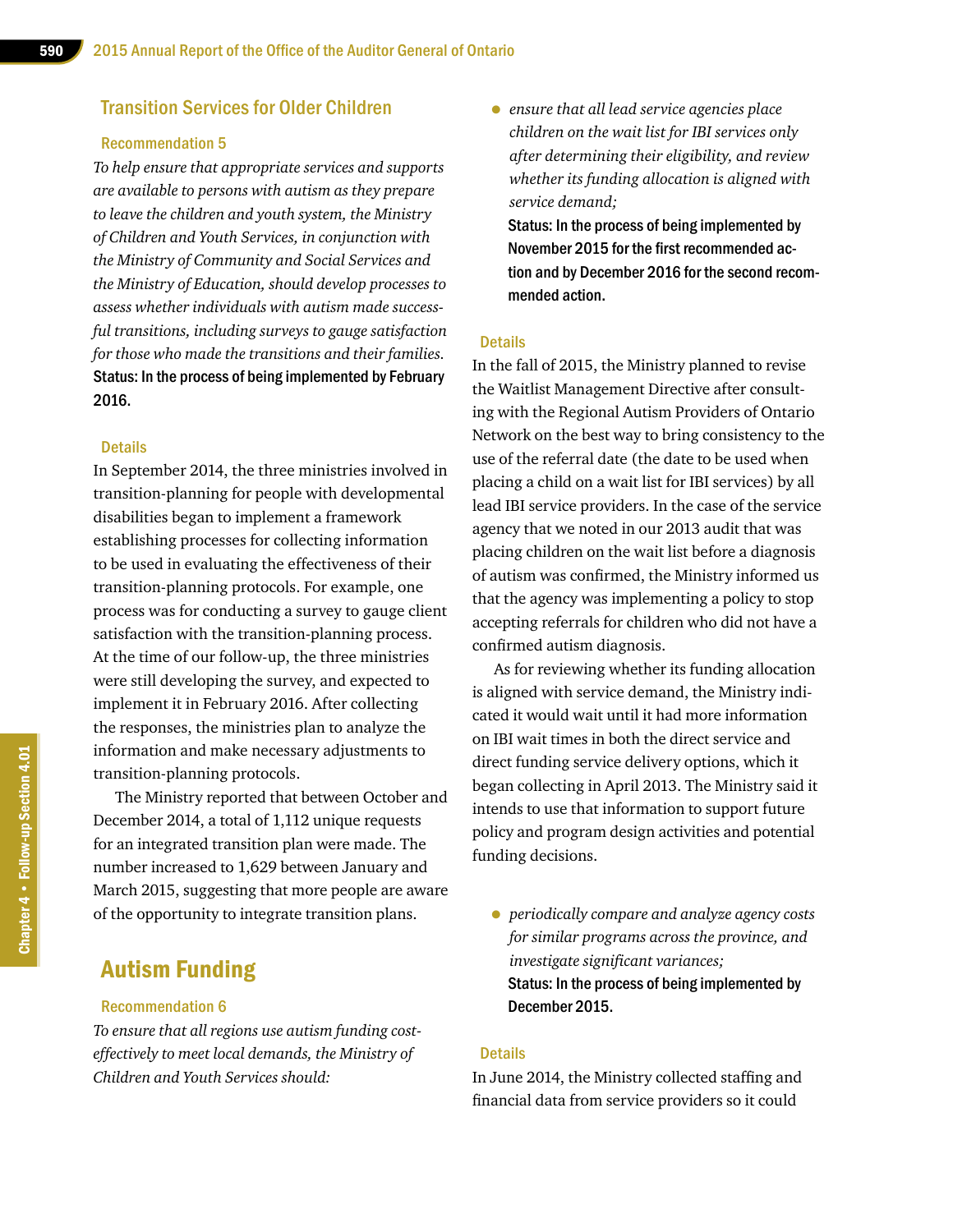compare and analyze costs for similar programs across the province. The Ministry completed analysis of the cost information in July 2015 and will complete a final report on the analysis at the end of 2015. According to the Ministry, this analysis will help identify cost drivers for the IBI program and will allow it to investigate significant variances across similar-sized agencies providing IBI services.

• *review the reasonableness of the hourly rate under the direct funding option, which was set in 2006.*

Status: In the process of being implemented by December 2016.

#### **Details**

In our 2013 audit, we noted that the hourly reimbursement of \$39 for the IBI program delivered under the direct funding option had not been updated since it was set in 2006. The Ministry has said it planned to determine the next steps in setting a new hourly rate based on the analysis of staffing and financial data from service providers and the salary levels of current therapist postings.

# Oversight of Service Providers

#### Recommendation 7

*To better monitor whether service agencies are meeting key program guidelines and providing quality services, the Ministry of Children and Youth Services should:*

• *review the type of data that agencies are required to submit, and ensure key information is received and analyzed;*  Status: In the process of being implemented by December 2016.

#### **Details**

Since April 2013, the Ministry has streamlined the quarterly reporting template that it requires IBI service agencies to complete, and has reduced the frequency that it requires certain data (such as the age of children receiving services) to be reported.

In September 2014, the Ministry began producing new quarterly reports on autism services that compare current and historical information on IBI and ABA, including regional and provincial data on the following: wait times; wait lists; the number and age of children receiving services; the proportion of children who met program goals; and the overall average cost per space or instance of service. The Ministry started using a new data verification process. Corporate office staff are to verify that all required autism service information has been reported. Then they are to identify variances, follow up on the variances with regional offices and ensure that service agencies interpret the data correctly.

In our 2013 audit, we suggested that the Ministry collect additional information, such as the percentage of families on the wait list that received support services, as well as the number and cause of lost hours of service. At the time of our followup, the Ministry had not collected this information, but plans to have conversations with the lead IBI service providers in fall 2015 about the possibility of tracking the lost hours of service by cause. Following these conversations, the Ministry will determine whether the lost hours of service can be tracked through the quarterly reporting mechanism or other means, and will implement any proposed action regarding this issue by the end of 2016.

• *periodically verified through site visits.* Status: Little or no progress.

#### **Details**

The Ministry has no plans to verify information through site visits as we suggested in our 2013 audit. The Ministry said its new data verification process would enable it to detect inaccurate information. However, it further stated that it might reconsider site visits if it determines that the improvements it made to data verification and analysis did not achieve their intended purposes.